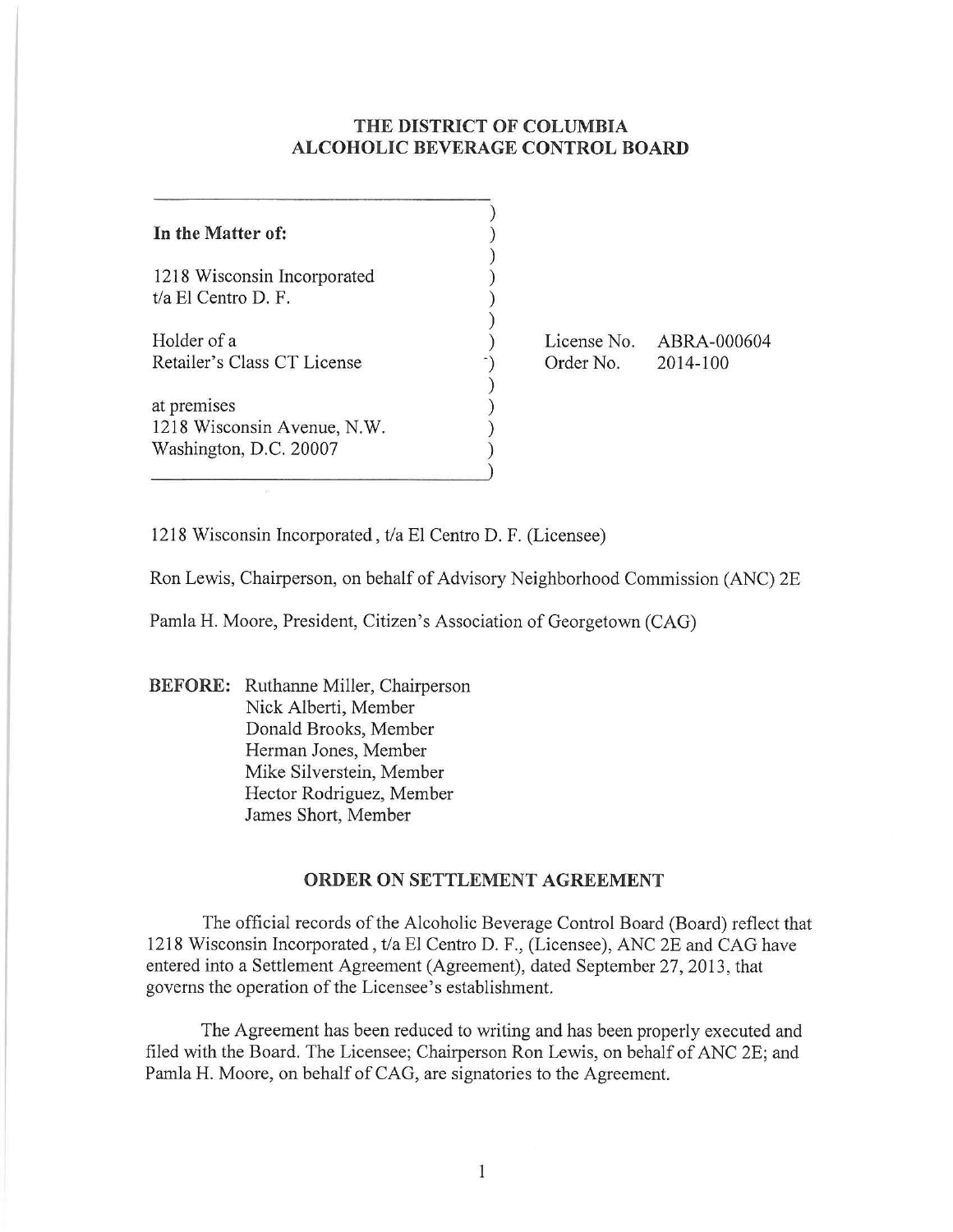1218 Wisconsin Incorporated t/a EI Centro D. F. License No. ABRA-000604 Page 2

Accordingly, it is this  $26<sup>th</sup>$  day of March, 2014, ORDERED that:

- I. The above-referenced Settlement Agreement submitted by the parties to govern the operations of the Licensee's establishment is APPROVED and INCORPORATED as part of this Order;
- I. This Settlement Agreement replaces and supersedes previous Settlement Agreements between the parties; and
- 2. Copies of this Order shall be sent to the Licensee, ANC 2E, and CAG.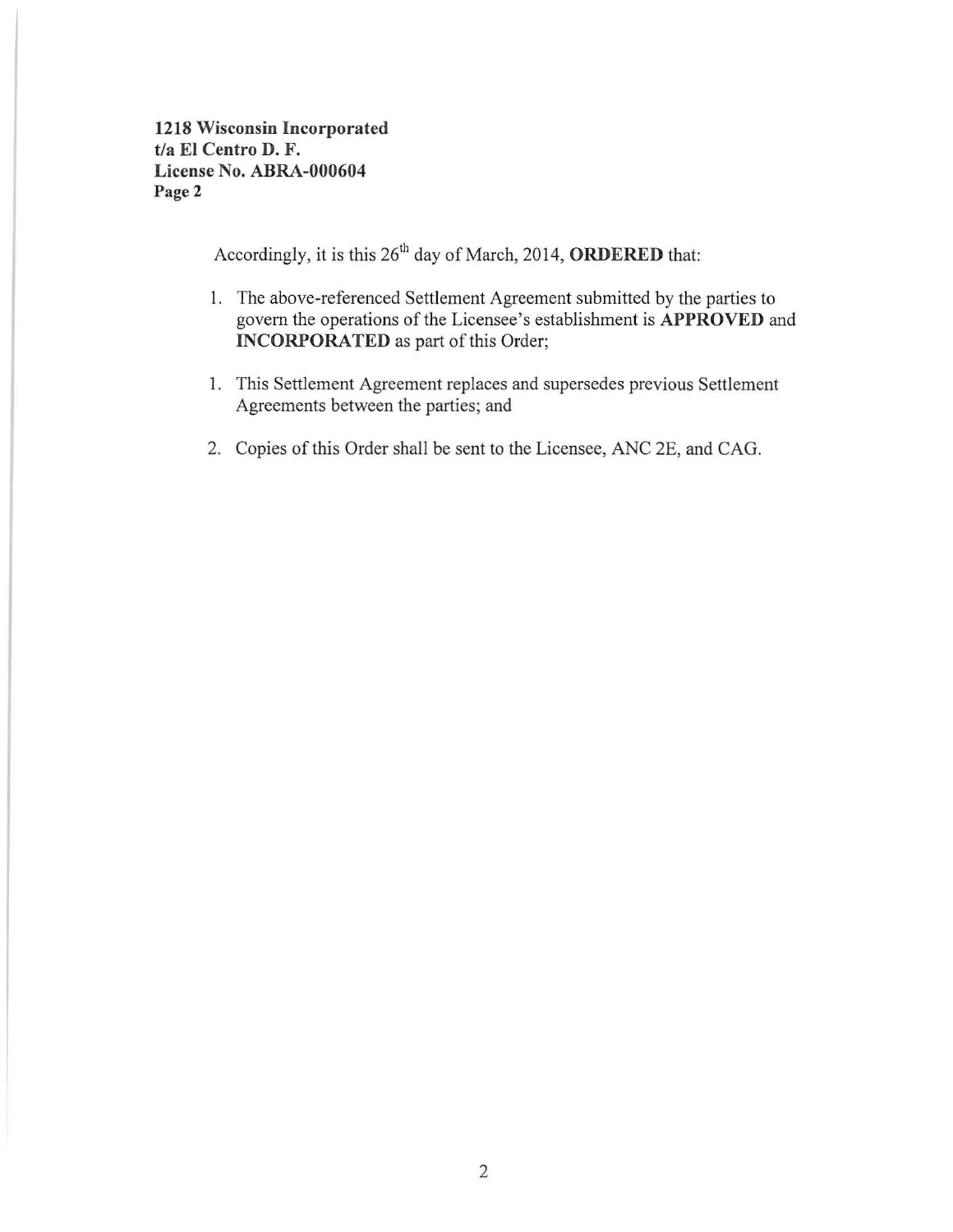**1218 Wisconsin Incorporated**  t/a **El Centro D. F. License** No. **ABRA-000604**  Page 3

> District of Columbia Alcoholic Beverage Control Board

Ruthanne Miller, Chairperson Nick Alberti, Member ald Brooks Member Herman Jones, Member Mike Silverstein, Member Hector Rodriguez, Member James Short, Member

Pursuant to D.C. Official Code § 25-433, any party adversely affected may file a Motion for Reconsideration of this decision within ten (10) days of service of this Order with the Alcoholic Beverage Regulation Administration, 2000 14<sup>th</sup> Street, N.W., Suite 400S, Washington, DC 20009.

Also, pursuant to section II of the District of Columbia Administrative Procedure Act, Pub. L. 90-614, 82 Stat. 1209, D.C. Official Code 2-510 (2001), and Rule 15 of the District of Columbia Court of Appeals, any party adversely affected has the right to appeal this Order by filing a petition for review, within thirty (30) days of the date of service of this Order, with the District of Columbia Court of Appeals, 500 Indiana Avenue, N.W., Washington, D.C. 20001. However, the timely filing of a Motion for Reconsideration pursuant to D.C. Official Code § 25-433, stays the time for filing a petition for review in the District of Columbia Court of Appeals until the Board rules on the motion. See D.C. App. Rule 15(b).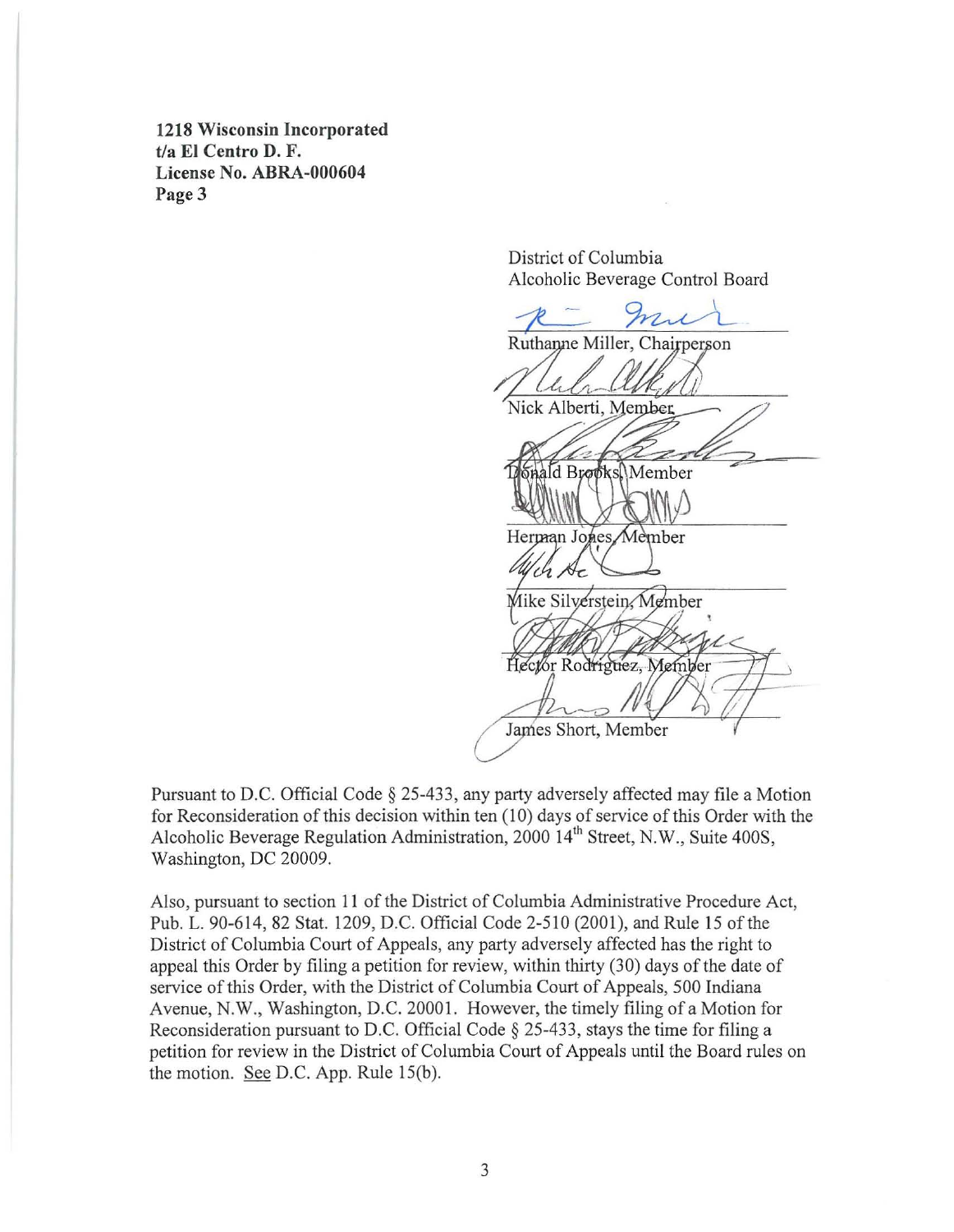## SETTLEMENT AGREEMENT

This Settlement Agreement is made this  $27<sup>th</sup>$  date of September , 2013, by and between Advisory Neighborhood Commission 2E ("ANC 2E"), the Citizen's Association of Georgetown ("CAG") and 1218 Wisconsin, Inc. t/a El Centro ("Applicant").

WHEREAS, Applicant is the holder of a Retailers LIcense Class CT for premises located at 1218 Wisconsin Avenue, NW ("Establishment").

WHEREAS, ANC 2E, CAG and Applicant entered into a Voluntary Agreement dated December of 2001, which Agreement was amended by Amendment to Agreement dated February 4, 2011 and approved by Order of the Alcoholic Beverage Control Board dated February 16, 2011;

WHEREAS, the parties desire to enter into a new Agreement which more appropriately addresses the concerns of ANC 28, CAG and residents while allowing the Applicant the flexibility to operate its business in a profitable manner.

NOW, THEREFORE, in consideration of the premises above recited, and the covenants and agreements hereinafter set forth, the parties agree as follows:

1. Recitals Incorporated. The recitals set forth above are incorporated by reference.

2. Operation of Outside Summer Garden. The parties acknowledge that the Applicant has a Summer Garden outside seating area behind the building which houses the Establishment, which Summer Garden area is part of applicant's licensed premises. Music in the Summer Garden area shall be limited to soft background music, which shall not be audible from Wisconsin Ayenue or Prospect Street.

3. Closing of Windows. Applicant shall close at midnight and keep closed, until business opening the next day, the rear windows of the building which over look the Summer Garden. Likewise, the front windows oyerlooking Wisconsin Ayenue shall be closed and kept closed at midnight.

4. Exiting the Establishment. Applicant, shall at all times, to the extent permitted by law, discourage patrons from exiting the rear of the Establishment through the existing parking lot on Prospect Street. lnstoad, through use of staff and stanchions, Applicant shall encourage gucsts exiling the establishment from the rear to exit through the alley to Wisconsin Avenue.

5. Pub Crawls and Promoters. Applicant shall not participate in pub crawls. Applicant shall not make use of "Outside Promoters". An "Outside Promoter" is defined as an individual who is not on Applicant's payroll or a business entity which is not controlled by Applicant or by Applicant's principles or employees.

6. Trash Storage and Remoyal. Applicant shall not permit tmsh, garbage or litter to be placed outside the premises in unprotected bags, or otherwise in any manner other than in the Establishment's dumpster or other trash containers. The dumpster or trash containers will be emptied at least six (6) days per week. Applicant shall at all times maintain the trash area clean and free of litter.

Conversion of License Class. Upon execution of this Agreement, and its approval by the Alcoholic Beverage Control Board, Applicant shall convert its current CT Tavern License to a CR R.estaurant License. Applicant shall take all steps reasonably required by tho staff of tho Alcoholic Beverage Regulation Administration to finalize the change in License Class.